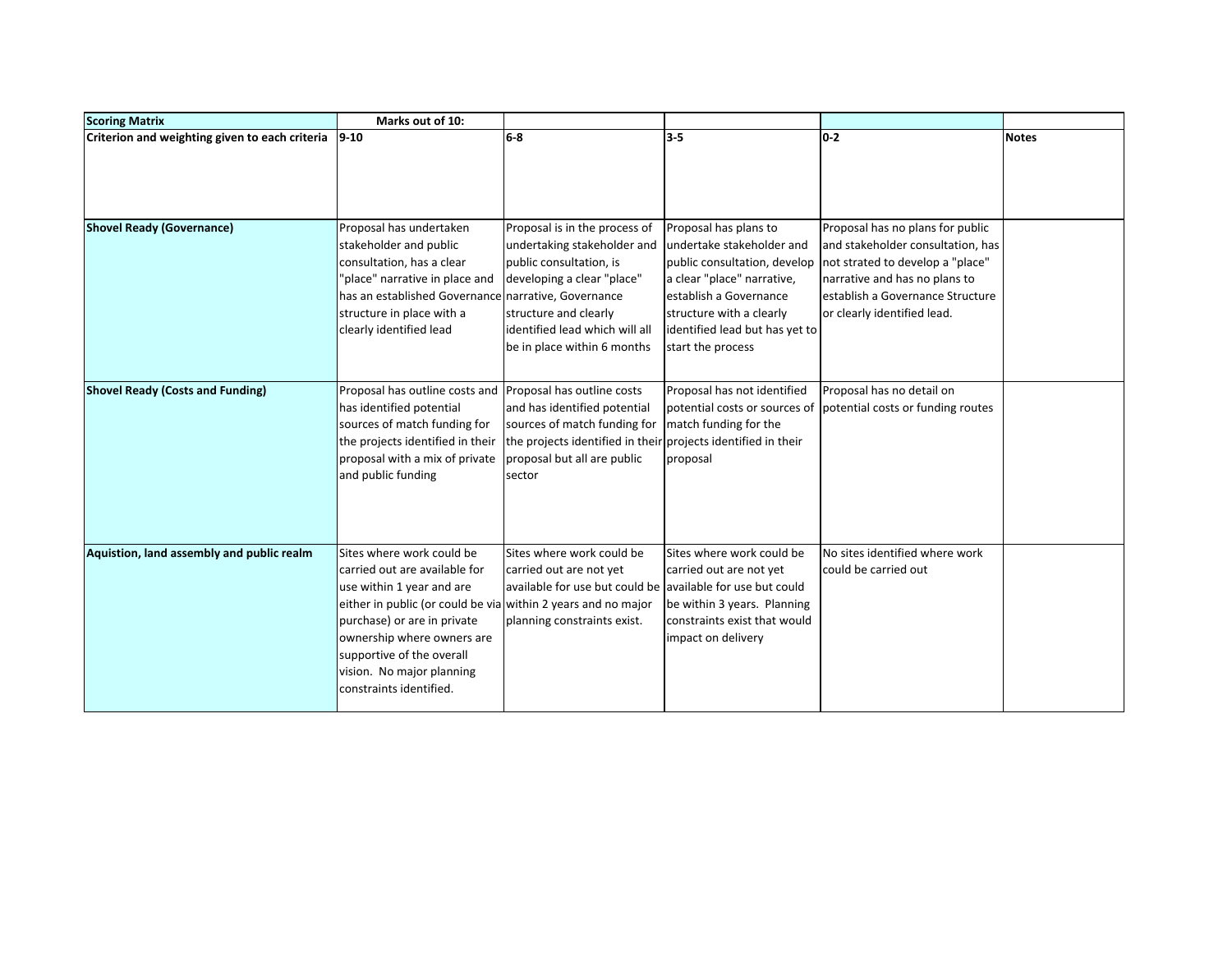| <b>Acessibility</b>                                                                | Project will significantly<br>improve sustainable access to<br>and within the town                                                                                                                                                                                                                     | Project will marginally<br>improve sustainable access to access to and within the<br>and within the town                                                                                                                                                                                            | Project will partially improve Project will not improve<br>town                                                                                                                                                                                                     | accessibility                                                                                                                                                                                                                                                                                                      |  |
|------------------------------------------------------------------------------------|--------------------------------------------------------------------------------------------------------------------------------------------------------------------------------------------------------------------------------------------------------------------------------------------------------|-----------------------------------------------------------------------------------------------------------------------------------------------------------------------------------------------------------------------------------------------------------------------------------------------------|---------------------------------------------------------------------------------------------------------------------------------------------------------------------------------------------------------------------------------------------------------------------|--------------------------------------------------------------------------------------------------------------------------------------------------------------------------------------------------------------------------------------------------------------------------------------------------------------------|--|
| <b>Changing role</b>                                                               | Project will significantly enable Project will marginally<br>change of use in the town<br>centre supporting housing<br>delivery & densification and<br>employment provision                                                                                                                            | enable change of use in the<br>town centre supporting<br>housing delivery &<br>densification and<br>employment provision                                                                                                                                                                            | Project is focused on a<br>specific change of use in the<br>an impact on the role and<br>functionality of the town                                                                                                                                                  | Project has no discernable impact<br>on the change of use and<br>town centre which may have economy of the town centre                                                                                                                                                                                             |  |
| <b>Contributes to Strategic Economic</b><br><b>Plan/Cornwall Strategy</b>          | Project will significantly<br>contribute to supporting<br>productivity and creativity<br>making maximum impact<br>across the economy;<br>demonstrating opportunities<br>for inclusive growth, job<br>delivery and career evolution<br>which supports a vibrant<br>community that has a wider<br>impact | Project will marginally<br>contribute to supporting<br>productivity and creativity<br>making maximum impact<br>across the economy;<br>demonstrating opportunities<br>for inclusive growth, job<br>delivery and career evolution<br>which supports a vibrant<br>community that has a wider<br>impact | Project will partially<br>contribute to supporting<br>productivity and creativity<br>making maximum impact<br>across the economy;<br>for inclusive growth, job<br>delivery and career<br>evolution which supports a<br>vibrant community that has<br>a wider impact | Project does not contribute to<br>supporting productivity and<br>creativity making maximum<br>impact across the economy;<br>demonstrating opportunities for<br>demonstrating opportunities inclusive growth, job delivery and<br>career evolution which supports a<br>vibrant community that has a<br>wider impact |  |
| Town has a clear place narrative                                                   | Adopted Neighbourhood Plan                                                                                                                                                                                                                                                                             | Neighbourhood Plan in<br>development                                                                                                                                                                                                                                                                | Loose community plan                                                                                                                                                                                                                                                | No Plan                                                                                                                                                                                                                                                                                                            |  |
| Supporting the adaptation of the high street<br>in response to changing technology | Project will enable wif fi<br>connectivity throughout the<br>high street to sustain, grow<br>and introduce business activity<br>and innovative technological<br>opportunities                                                                                                                          | Project will enable some<br>connectivity throughout the<br>high street to sustain, grow<br>and introduce business<br>activity                                                                                                                                                                       | Project will enable partial<br>connectivity in the high<br>street to sustain current<br>business activity                                                                                                                                                           | Project has no discernable<br>technological innovation                                                                                                                                                                                                                                                             |  |